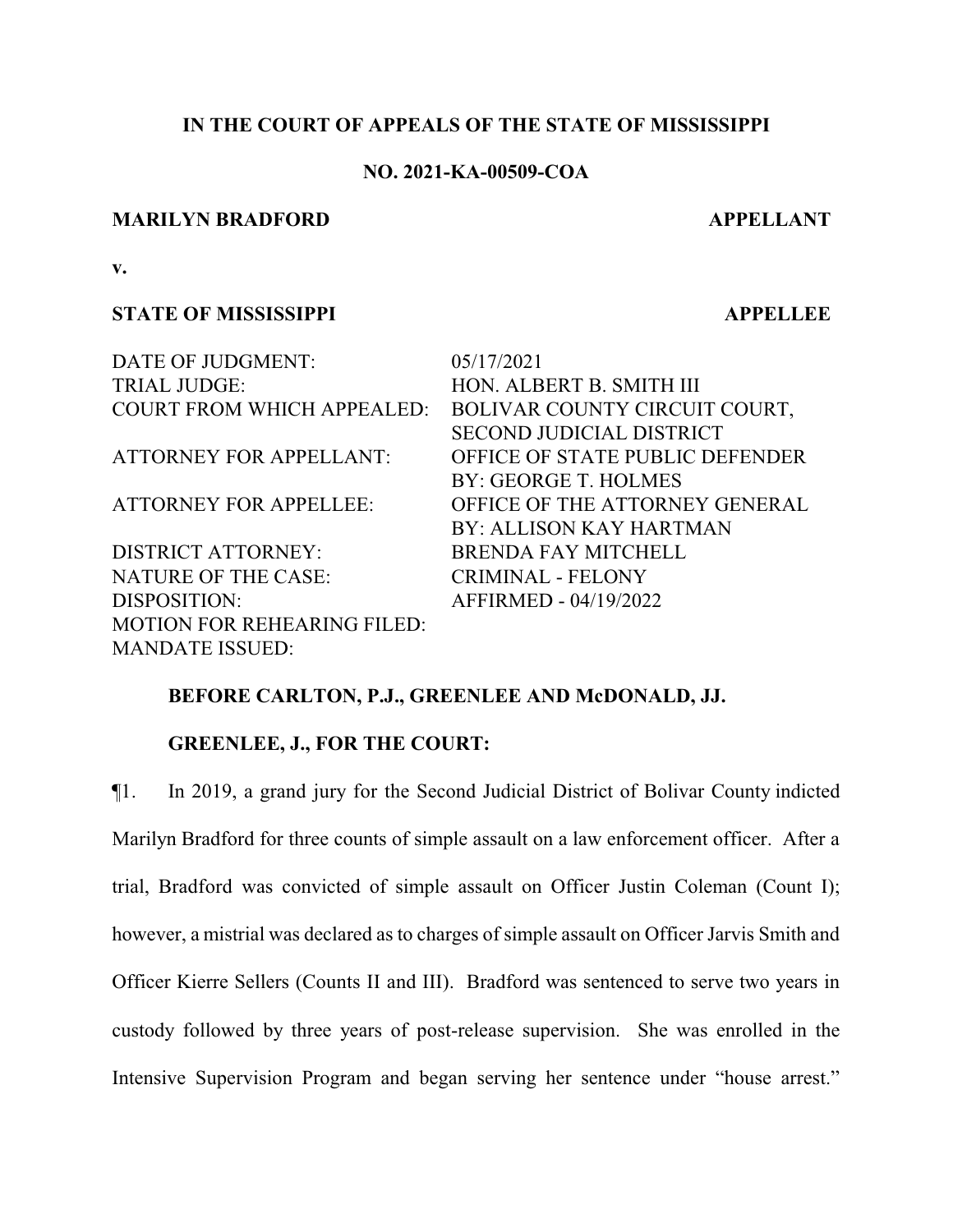Bradford was also ordered to continue treatment with a center called Life Help and to seek an evaluation and treatment for anger management at the Mississippi Department of Mental Health. $^1$ 

¶2. On appeal, Bradford claims that there was insufficient evidence to support the jury's verdict. Specifically, Bradford asserts that her arrest was unlawful and that the State failed to prove that Officer Coleman sustained a bodily injury. Alternatively, Bradford claims that the jury's verdict was against the overwhelming weight of the evidence. After review, we affirm Bradford's conviction and sentence.

#### **FACTS AND PROCEDURAL HISTORY**

¶3. On Saturday, March 2, 2019, Officer Coleman, Officer Smith, and Officer Sellers with the Cleveland Police Department responded to an incident at a Wal-Mart store in Bolivar County. When the officers arrived, Bradford told them that the store would not return her bank card. Bradford was moved away from the customer service center and to a bench near the entrance of the store. An officer then retrieved Bradford's bank card and returned it to her, which seemingly calmed her down.

¶4. On video footage obtained from the officers' body cameras, the store manager can be heard suggesting that Bradford previously had been banned from the store.<sup>2</sup> This statement

<sup>&</sup>lt;sup>1</sup> The court further ordered that Bradford's sentence shall run consecutive to any and all sentences previously imposed, that Bradford shall continue all recommended medications, and that Bradford shall sign any HIPAA paperwork or any necessary documents in order to provide the attorney and probation office with a list of all treatment and any prescriptions recommended.

<sup>&</sup>lt;sup>2</sup> Video footage of the events that transpired at Wal-Mart was obtained from Officer Smith's and Officer Coleman's body cameras and was played for the jury at Bradford's trial.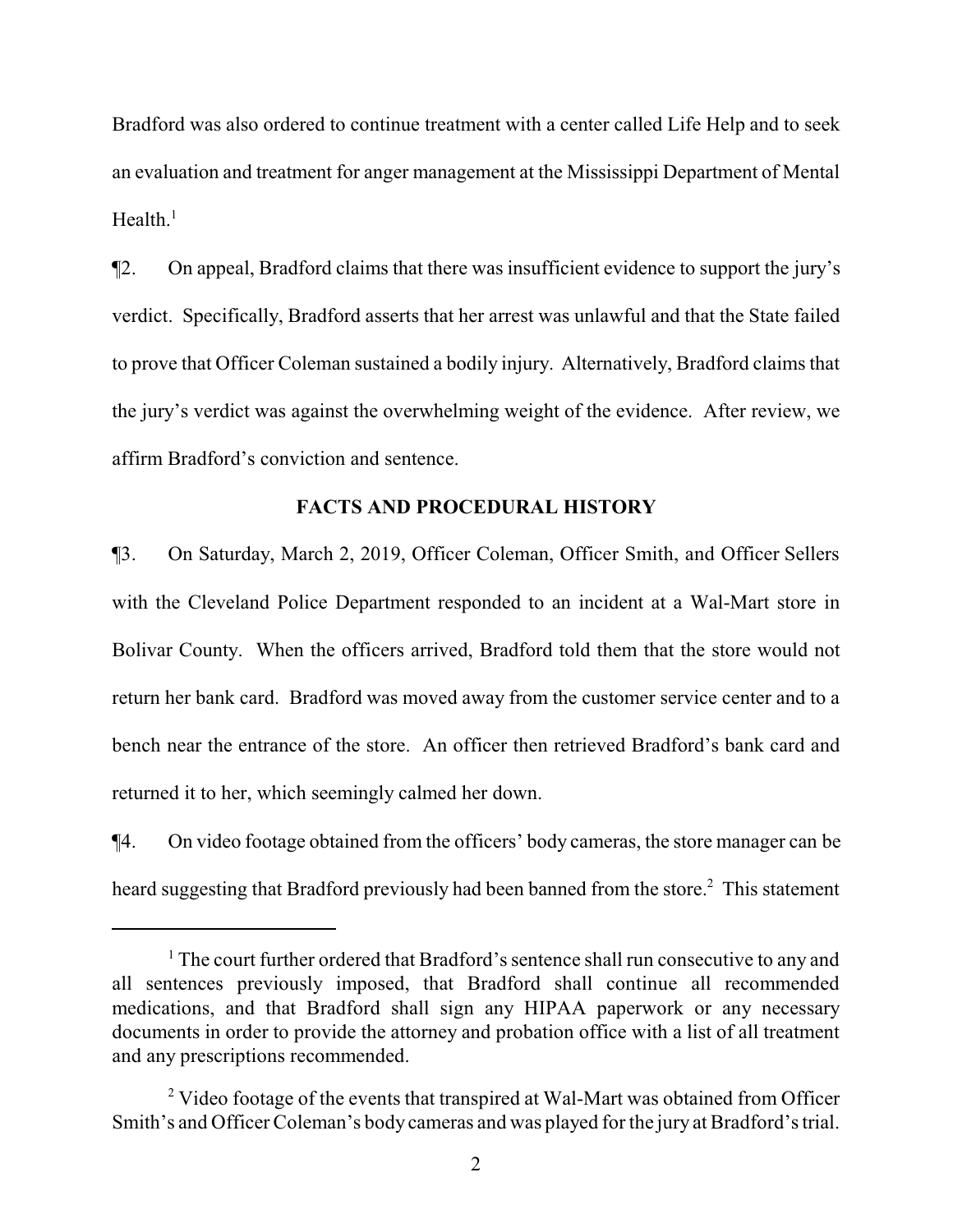caused Bradford to become upset again, and Bradford disputed that she previously had been banned from the store. Officers can be heard telling Bradford to calm down, and Bradford responded that the officers did not need to raise their voices at her. Then the officers explained to Bradford that she could leave the premises or go to jail. On the video footage, Bradford can be seen standing up and gesturing while yelling at the officers. At least one officer told Bradford to leave the premises again. Then Bradford yelled, "I bet you I be back up in here." When an officer asked Bradford if she wanted to go to jail, she yelled, "I ain't going to no jail." An officer can be heard telling Bradford to leave the premises yet again. Then Bradford yelled, "I bet y'all I be back." When an officer told Bradford that she would go to jail, Bradford shouted, "So?" Finally, before her arrest, Bradford can be heard yelling something like, "I'll come back to the m[\*\*\*\*\*\*\*\*\*\*]ing store."

¶5. In addition to the body camera footage that was played for the jury at trial, the officers testified about what happened before Bradford's arrest. Officer Smith testified that he had tried to calm Bradford down, but the situation escalated. According to Officer Smith, "[u]pon her leaving, [Bradford] kept on with the public profanity." Officer Smith testified that Officer Coleman (who was still inside the store) raised his voice to tell Bradford (who was outside the store) that she was banned from the store, and Bradford responded that she would return to the "m[\*\*\*\*\*\*\*\*\*\*]ing Wal-[M]art." According to Officer Smith, Bradford's continued use of profanity resulted in her arrest.

¶6. According to Officer Sellers, when Bradford was told that she was banned from the store, she became upset and began cursing and making threats. Officer Sellers could not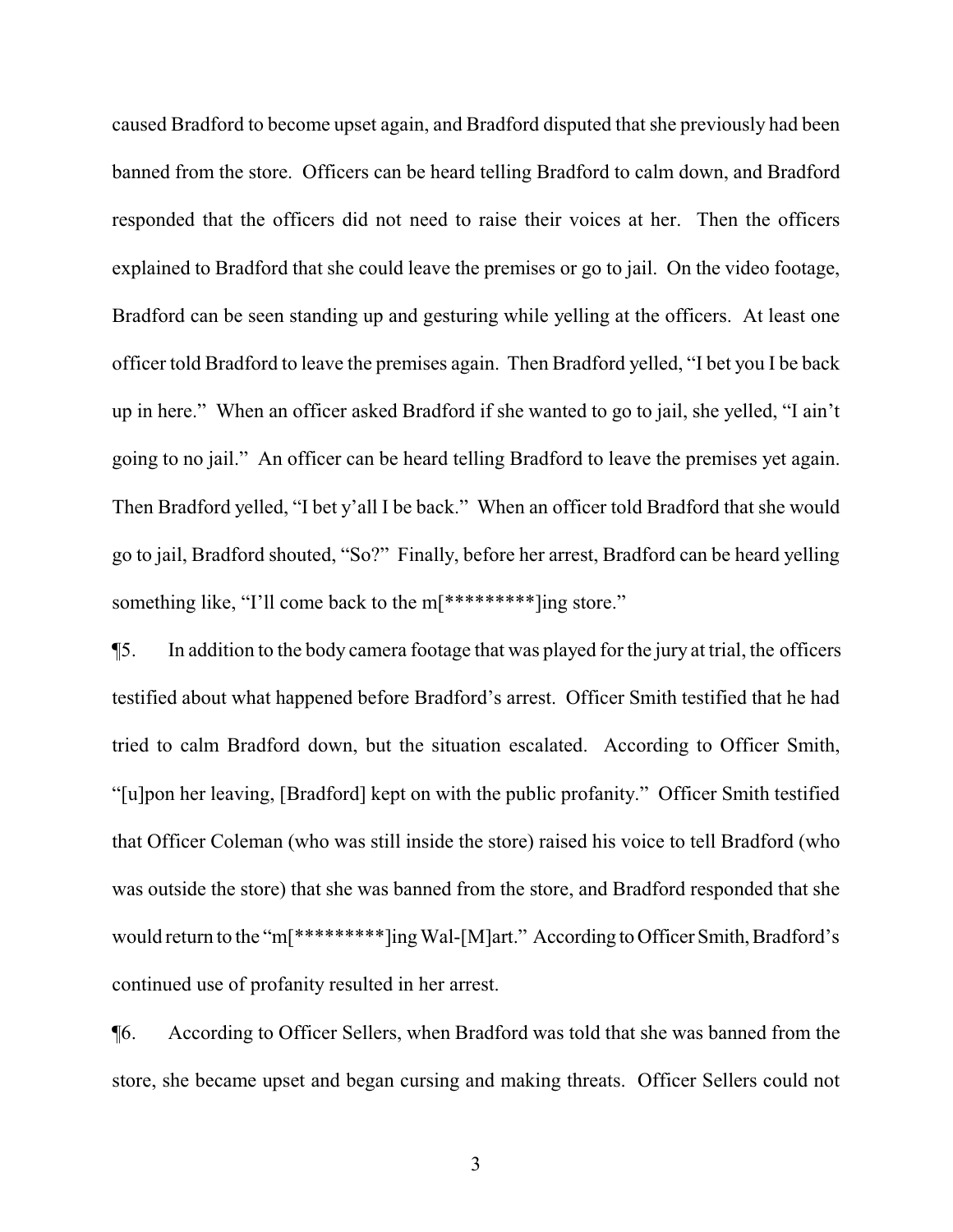recall what Bradford said, but he testified that she cursed a lot, threatened them, and would not calmdown. According to Officer Sellers, Bradford was arrested because she was cursing in public and failed to comply with their instructions. Specifically, Officer Sellers testified that Bradford was asked to "leave Wal-[M]art and she wouldn't leave."

¶7. According to Officer Coleman, Bradford "kept saying she [was going to] leave but she [would] come back to the store." Officer Coleman testified that when he told Bradford to leave, she responded, "I bet I come back to this m[\*\*\*\*\*\*\*\*\*]er." According to Officer Coleman, Bradford was cursing and looking back at the officers, and that is when he decided "enough [wa]s enough." Officer Coleman testified that Bradford hit him in the chest as he reached out to grab her, so he placed her on the ground to gain control of her.

¶8. While the officers attempted to put Bradford in the patrol vehicle, she continued to curse at them. According to Officer Smith, Bradford attempted to spit on them and kicked Officer Coleman and Officer Sellers in the groin. Police Captain Mitch Millican, who was off-duty, testified that he noticed a large crowd at the front of the store and saw that the officers were responding to a disturbance. According to Captain Millican, Bradford continually attempted to kick, bite, and spit on the officers, and she threatened them. Captain Millican testified that Bradford eventually calmed down, was placed in the patrol vehicle, and was transported by Officer Coleman to the Cleveland Police Department.

¶9. When they arrived at the police department, the video footage appears to show Officer Coleman getting out of his patrol vehicle. As he gets out of the vehicle, Officer Coleman can be heard making a grunting sound. Then he can be heard telling another officer that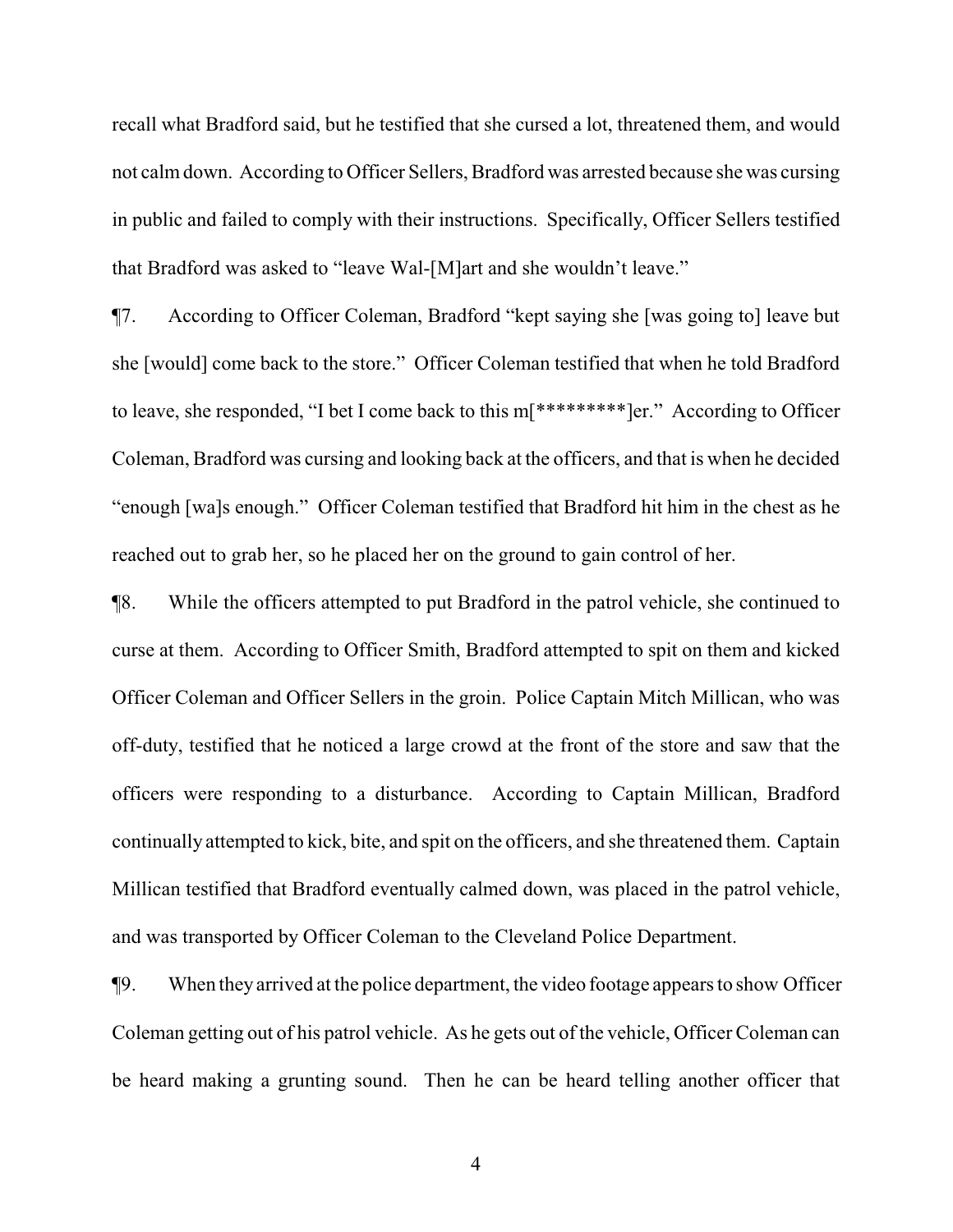Bradford "got [him] in the genitals." As Bradford was removed from the patrol vehicle, she "b[um] rushed" the officers. Officer Coleman testified that as he attempted to cuff one of Bradford's ankles to a bench in the booking area, she bit him. Officer Coleman acknowledged that he was wearing a jacket and that the bite did not break the skin. However, Officer Coleman testified that the bite "pinched [his] arm," and he grabbed Bradford's head to prevent her from biting him again.<sup>3</sup> Video footage shows Officer Coleman turning Bradford's head away from him, and he can be heard telling Bradford, "You ain't going to bite me."<sup>4</sup> Afterward, Officer Coleman can be heard saying that Bradford "tried to bite [him]," and later he can be heard saying that Bradford bit him.

¶10. Subsequently, Bradford complained of chest pain and was transported to the hospital. Officer Coleman testified that he was also examined by a doctor. He explained, "[Bradford] didn't break the skin or anything[,] but it's protocol to go get checked out due to bites or injuries and stuff like that." Ultimately, the hospital released Bradford, and she was transported to the Bolivar County Correctional Facility.

¶11. Investigator Joe Smith with the Cleveland Police Department testified that Bradford was charged with simple assault on a law enforcement officer, and he believed that she was charged with disturbing the peace. However, after reviewing one of the officers' affidavits, Investigator Smith acknowledged that the affidavit charged Bradford with "[d]isorderly

<sup>&</sup>lt;sup>3</sup> Officer Smith similarly testified that Bradford bit Officer Coleman, but Officer Coleman was wearing a long-sleeve jacket.

<sup>&</sup>lt;sup>4</sup> Surveillance footage from the police department was played for the jury at trial. Additionally, the officers' bodycameras provided video footage ofthe events that transpired at the police department.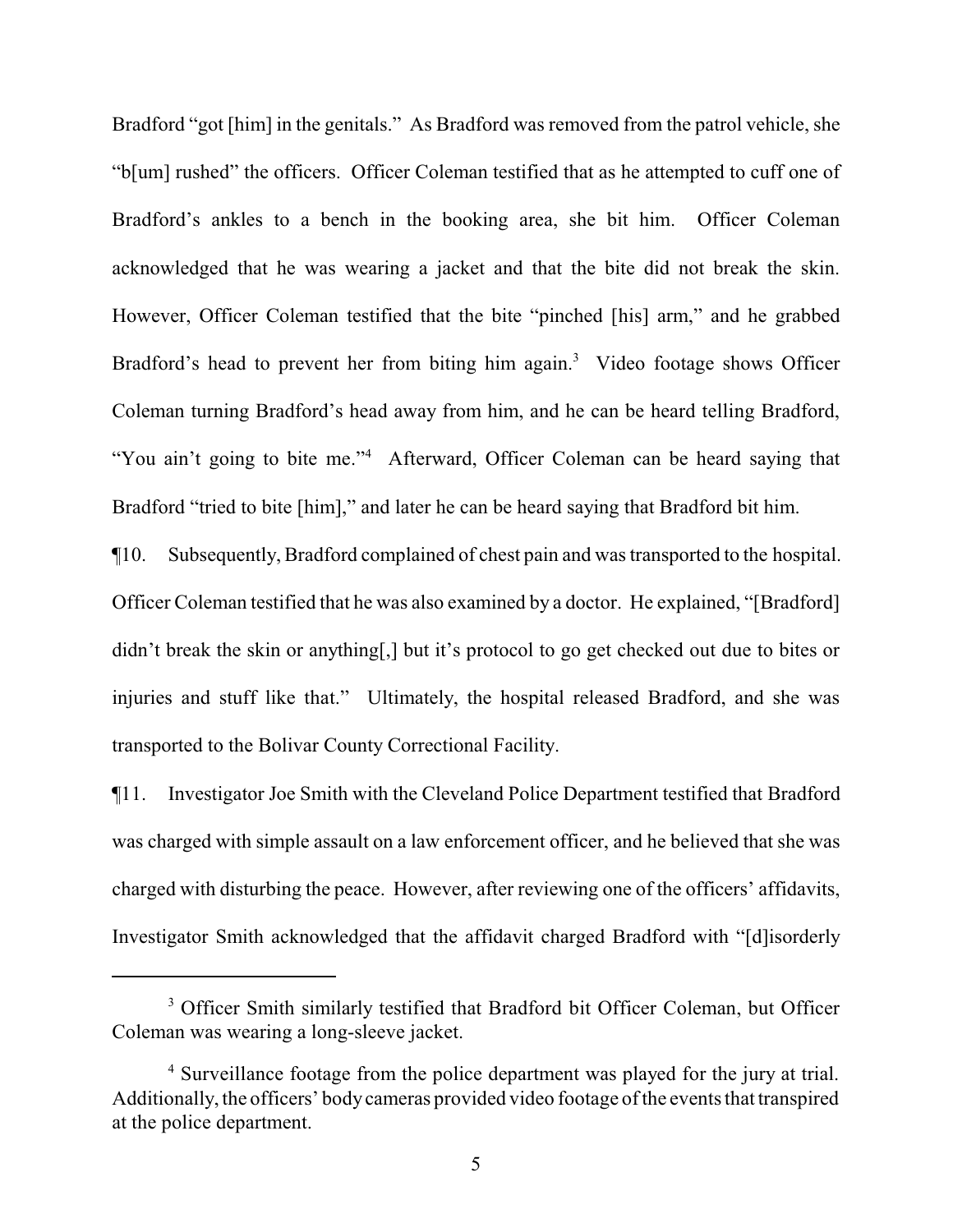conduct, failure to comply." According to Investigator Smith, at least one of the affidavits stated that Bradford

did willfully, unlawfully with intent to provoke a breach of the peace, refuse to comply with or obey the request of Justin Coleman, a law enforcement officer who had the authority then there to arrest any person said violation of the law to; [sic] was told several times to stop cursing and she failed to do so.

The charge for disorderly conduct was remanded to the file.

¶12. After the court denied Bradford's motion for a directed verdict and renewed motion for a directed verdict, the jury convicted Bradford of simple assault on Officer Coleman (Count I). The jury did not reach a verdict as to simple assault on Officer Smith and Officer Sellers (Counts II and III), and a mistrial was declared as to those counts. Following the court's denial of Bradford's motion for judgment notwithstanding the verdict or, in the alternative, a new trial, Bradford appealed.

### **STANDARD OF REVIEW**

¶13. When reviewing a challenge to the sufficiency of the evidence, "the relevant question is whether, after viewing the evidence in the light most favorable to the prosecution, any rational trier of fact could have found the essential elements of the crime beyond a reasonable doubt." *Reynolds v. State*, 227 So. 3d 428, 436 (¶32) (Miss. Ct. App. 2017). "The issue on appeal is not whether the reviewing court would have found the defendant guilty; rather, the conviction must be affirmed if there was sufficient evidence for 'any rational trier of fact' to have rendered a guilty verdict." *Id*.

¶14. When reviewing a challenge to the weight of the evidence, "we will only disturb a verdict when it is so contrary to the overwhelming weight of the evidence that to allow it to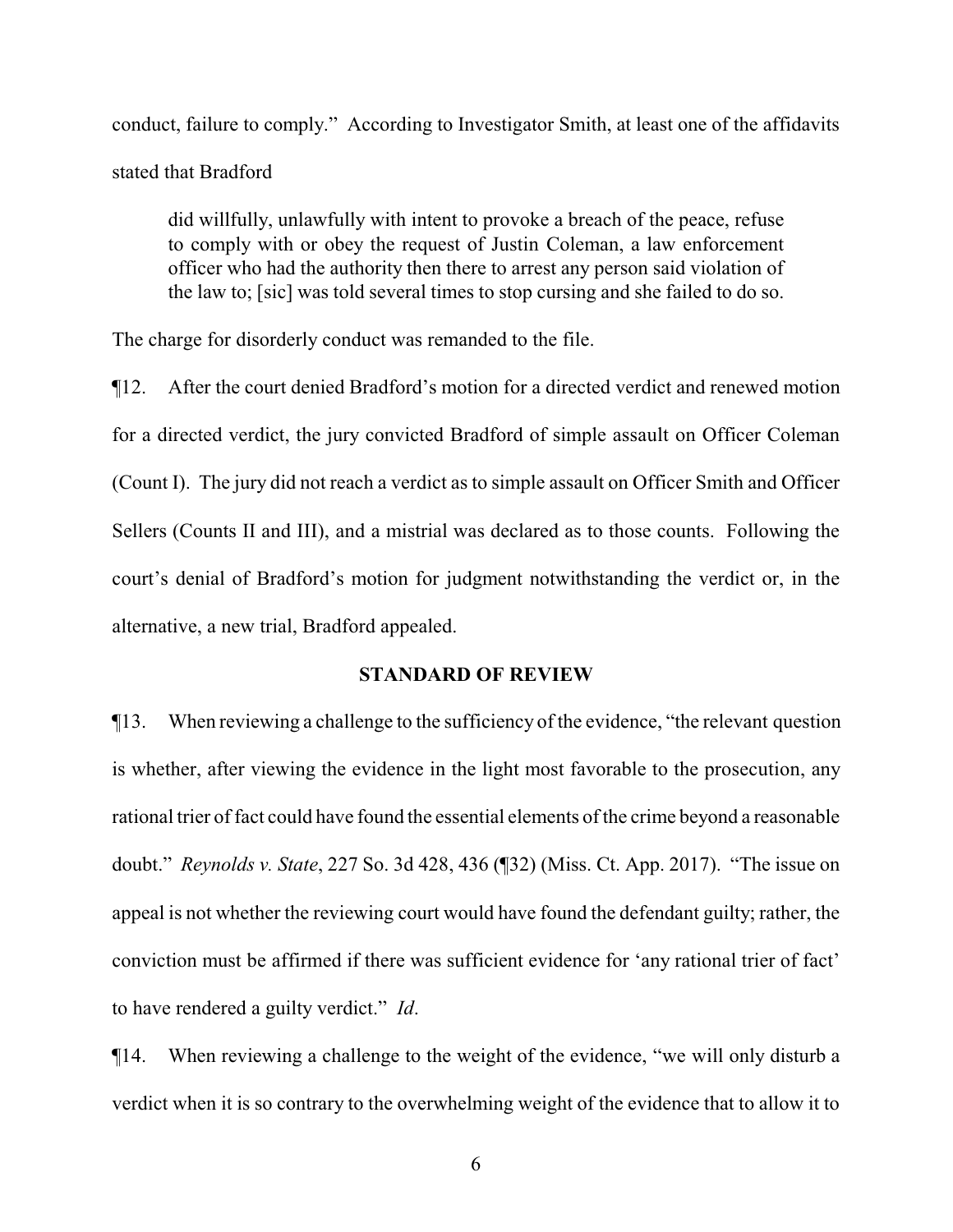stand would sanction an unconscionable injustice." *Lloyd v. State*, 228 So. 3d 953, 956 (¶9) (Miss. Ct. App. 2017). The evidence must be viewed "in the light most favorable to the verdict, and we must affirm unless the trial court abused its discretion in denying a new trial." *Id*.

#### **DISCUSSION**

¶15. Bradford claims that there was insufficient evidence to support the jury's verdict. Specifically, Bradford asserts that her arrest was unlawful and that the State failed to prove that Officer Coleman sustained a bodily injury. Alternatively, Bradford claims that the jury's verdict was against the overwhelming weight of the evidence.

### **I. Whether Bradford's arrest was unlawful.**

¶16. First, Bradford asserts that her arrest was unlawful, and therefore she should not have been convicted of simple assault on a law enforcement officer.

¶17. Although Investigator Smith initially testified that he believed Bradford was arrested for and charged with disturbing the peace, he acknowledged that at least one of the officers' affidavits charged Bradford with disorderly conduct, failure to comply. According to Investigator Smith, again, at least one of the affidavits stated that Bradford

did willfully, unlawfully with intent to provoke a breach of the peace, refuse to comply with or obey the request of Justin Coleman, a law enforcement officer who had the authority then there to arrest any person said violation of the law to; [sic] was told several times to stop cursing and she failed to do so.

¶18. Our review of whether a lawful arrest occurred "must begin with a determination of whether there was 'sufficient evidence to believe that a breach of the peace was being threatened or a crime was about to be committed.'" *Odem v. State*, 881 So. 2d 940, 946 (¶19)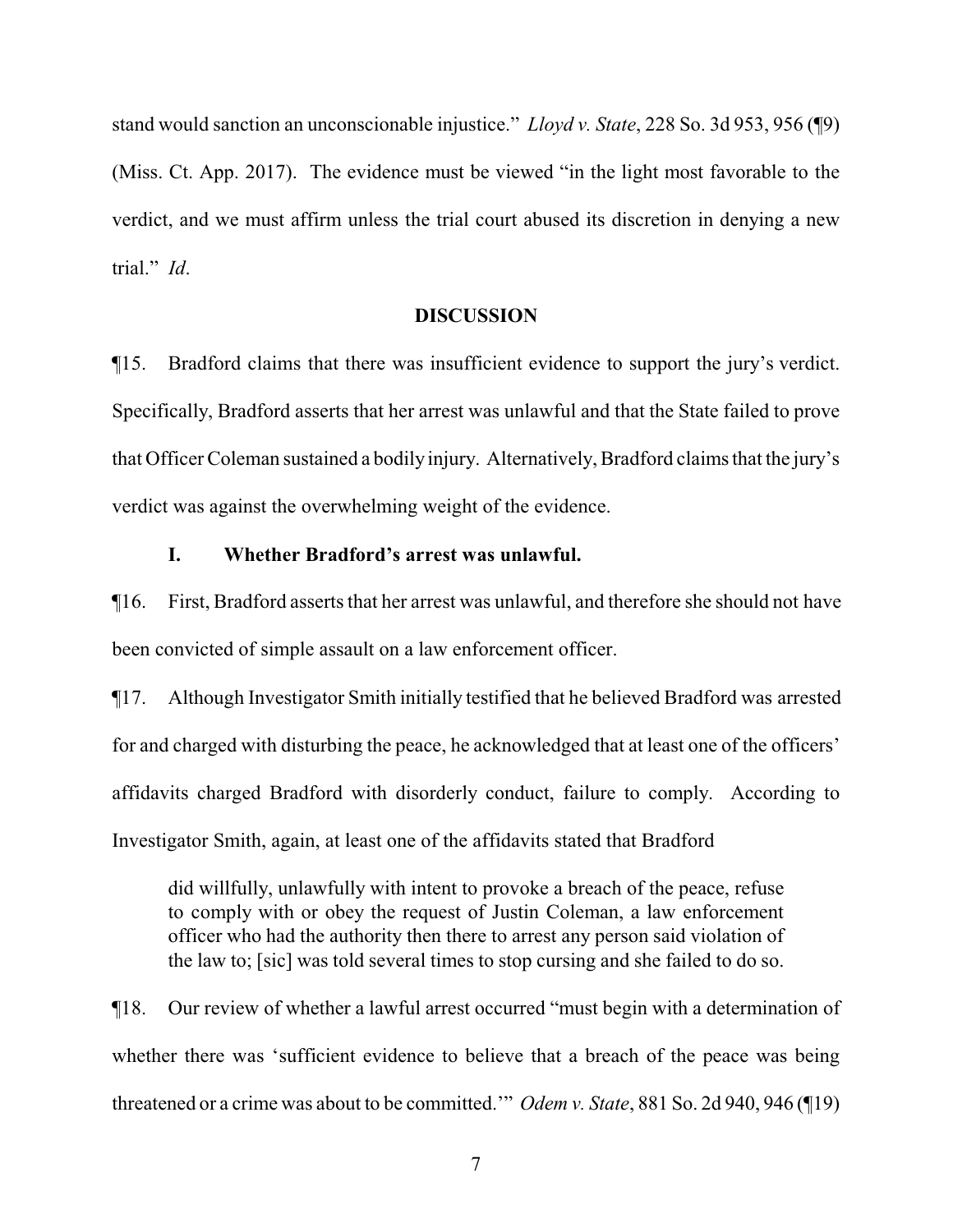(Miss. Ct. App. 2004) (quoting *Jones v. State*, 798 So. 2d 1241, 1248 (¶14) (Miss. 2001)).

A person is guilty of disorderly conduct if that person,

with intent to provoke a breach of the peace, or under such circumstances as may lead to a breach of the peace, or which may cause or occasion a breach of the peace, fails or refuses to promptly comply with or obey a request, command, or order of a law enforcement officer, having the authority to then and there arrest any person for a violation of the law, to:

. . . .

(i) Act or do or refrain from acting or doing as ordered, requested or commanded by said officer to avoid any breach of the peace at or near the place of issuance of such order, request or command . . . .

Miss. Code Ann. § 97-35-7(1)(i) (Rev. 2014).

¶19. In *Odem*, the defendant was arrested for disorderly conduct after he became agitated about the process for recovering his impounded vehicle from the sheriff's office. *Odem*, 881 So. 2d at 942-43 (¶¶2-6). This Court examined Odem's language and physical acts to determine whether he had an intent to breach the peace and whether he did in fact breach the peace. *Id*. at 946 (¶19). This Court found that Odem's "arrest was not solely based on his spoken words but also included consideration of his conduct, behavior, and demeanor." *Id*. Specifically, Odem was "agitated, loud, irate, and was gesturing combatively." *Id*. Additionally, Odem's conduct "indicated that he did not intend to follow the procedures" to get his vehicle; rather, "his behavior indicated that he was intent on creating a scene so that [the officer] would not enforce the procedures and allow [him] to get his vehicle back immediately." *Id.* at ([20). Accordingly, this Court held "there was sufficient evidence for [the officer] to believe he had probable cause to arrest Odem." *Id*. at 947 (¶22).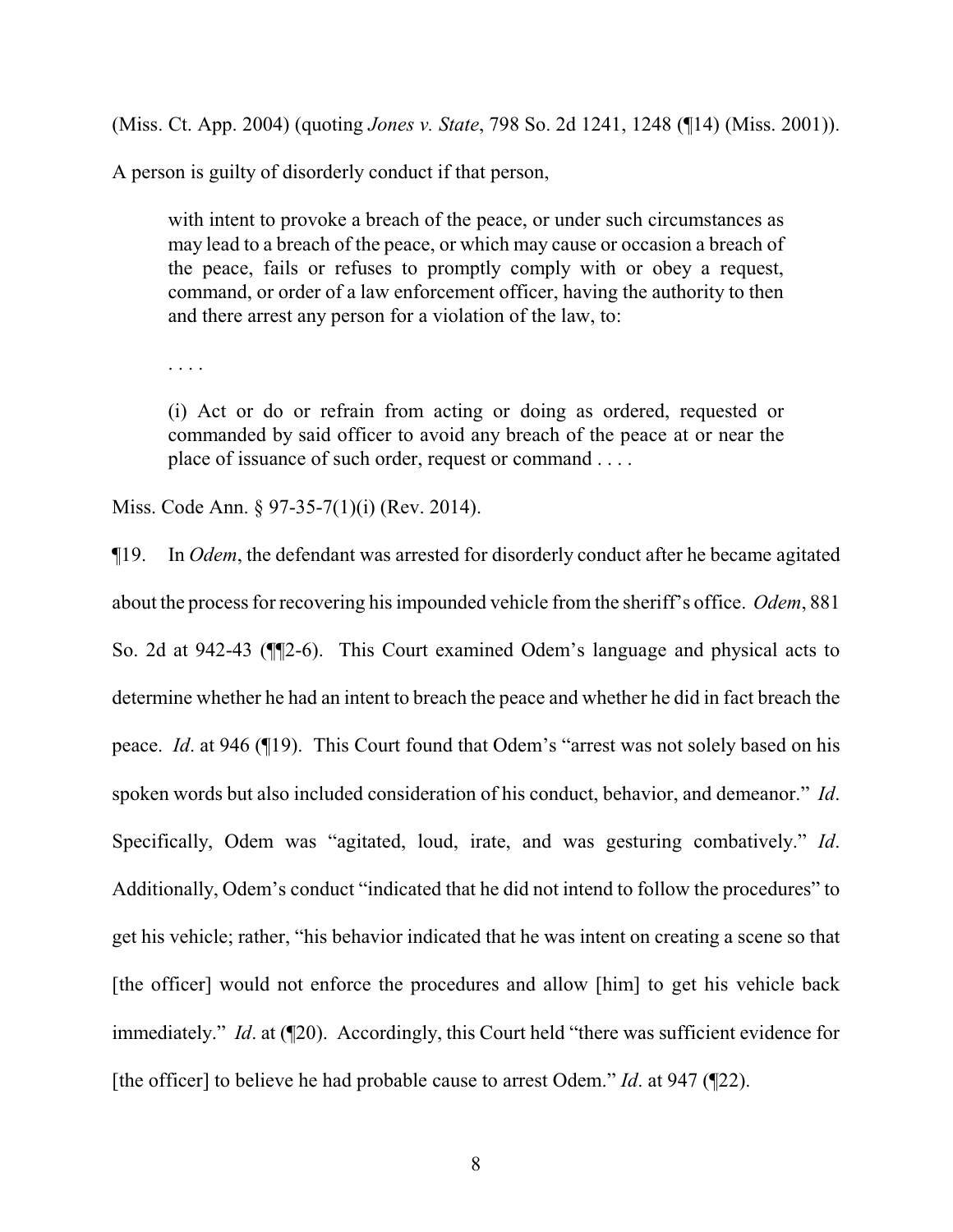¶20. Similarly, in *Sendelweck v. State*, 101 So. 3d 734 (Miss. Ct. App. 2012), the defendant was arrested for disorderly conduct based on his "actions, behavior, and offensive language." *Id.* at 741 (¶27). In determining that Sendelweck was lawfully arrested, this Court noted that the officer believed Sendelweck's behavior was threatening and combative in a public place; the officer asked him to step back and calm down, but he failed to comply and instead continued to yell and curse. *Id.* at 740-41  $(\P$ [25, 27).<sup>5</sup>

¶21. Likewise, the evidence presented at trial in this case was sufficient to establish that Bradford was lawfully arrested. While Bradford suggests that there was no basis for her arrest other than her spoken words, the evidence shows otherwise. Bradford not only cursed at the law enforcement officers, but she also acted in an agitated, loud, irate, and threatening manner.

¶22. When Bradford heard that she had been previously banned from the Wal-Mart store, she became visibly agitated. The body camera footage shows the officers telling Bradford to calm down and then explaining to her that she could leave the premises or go to jail. Bradford can then be seen standing up and gesturing while yelling at the officers. At least one officer told Bradford to leave the premises again. Then Bradford yelled, "I bet you I be back up in here." When an officer asked Bradford if she wanted to go to jail, she yelled, "I ain't going to no jail." An officer can be heard telling Bradford to leave the premises yet again. Then Bradford yelled, "I bet y'all I be back." When an officer told Bradford that she

<sup>&</sup>lt;sup>5</sup> In *Sendelweck*, the charge for disorderly conduct ultimately was dismissed because the affidavit charged Sendelweck with merely refusing to stop yelling and cursing. *Id*. at 737, 741 (¶¶12, 28). However, the evidence presented at trial was sufficient to establish that Sendelweck had been lawfully arrested. *Id*. at 740-41 (¶¶25, 27).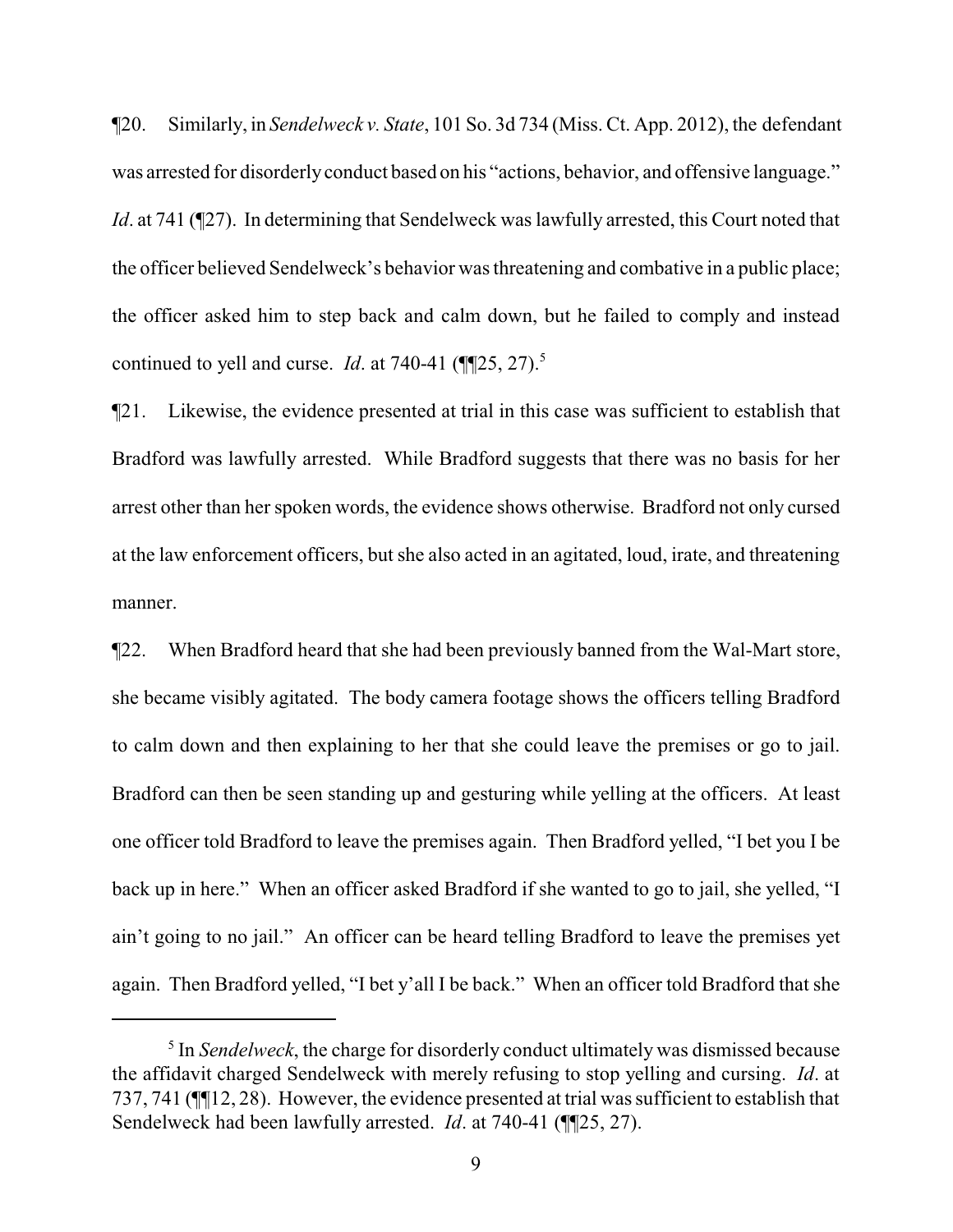would go to jail, Bradford shouted, "So?" Finally, before her arrest, Bradford can be heard yelling something like, "I'll come back to the m[\*\*\*\*\*\*\*\*\*]ing store."

¶23. Instead of simply leaving the premises on the numerous times she was told to do so, Bradford continued to yell and curse at the officers. Officer Sellers specifically testified that Bradford failed to comply with the instruction to leave the store. It is clear from the testimony as well as the body camera footage that Bradford was told to leave the store for the purpose of avoiding a breach of the peace; however, Bradford's intent was to continue to create a scene.<sup>6</sup> For these reasons, we find that the evidence presented at trial was sufficient to establish that Bradford was lawfully arrested.

# **II. Whether the State proved that Officer Coleman sustained a bodily injury.**

¶24. Next, Bradford claims that the jury's verdict for simple assault on Officer Coleman (Count I) was not supported by sufficient evidence.

¶25. Under Mississippi law, "[a] person is guilty of simple assault if he . . . attempts to cause or purposely, knowingly or recklessly causes bodily injury to another[.]" Miss. Code Ann. § 97-3-7(1)(a) (Supp. 2016). Assault upon a law enforcement officer acting within the scope of his duty at the time of the assault is an aggravating circumstance. Miss. Code Ann.

<sup>6</sup> This case is distinguishable from *Mastin v. State*, 180 So. 3d 732 (Miss. Ct. App. 2015). Mastin was arrested for his spoken words, loud tone, and his refusal to take a ticket from a law enforcement officer. *Id*. at 735 (¶11). In reversing Mastin's conviction for disorderly conduct, this Court noted that while Mastin initially refused the ticket, he ultimately took it, and any "order or command to take the ticket was not issued for the purpose of avoiding a breach of the peace . . . ." *Id*. at 737 (¶[14, 16). Additionally, there was "no evidence that [the officer] ever ordered Mastin to get back in his vehicle and leave the scene and that Mastin refused." *Id*. at (¶17). Nor did the officer feel threatened. *Id*. at  $($ [14).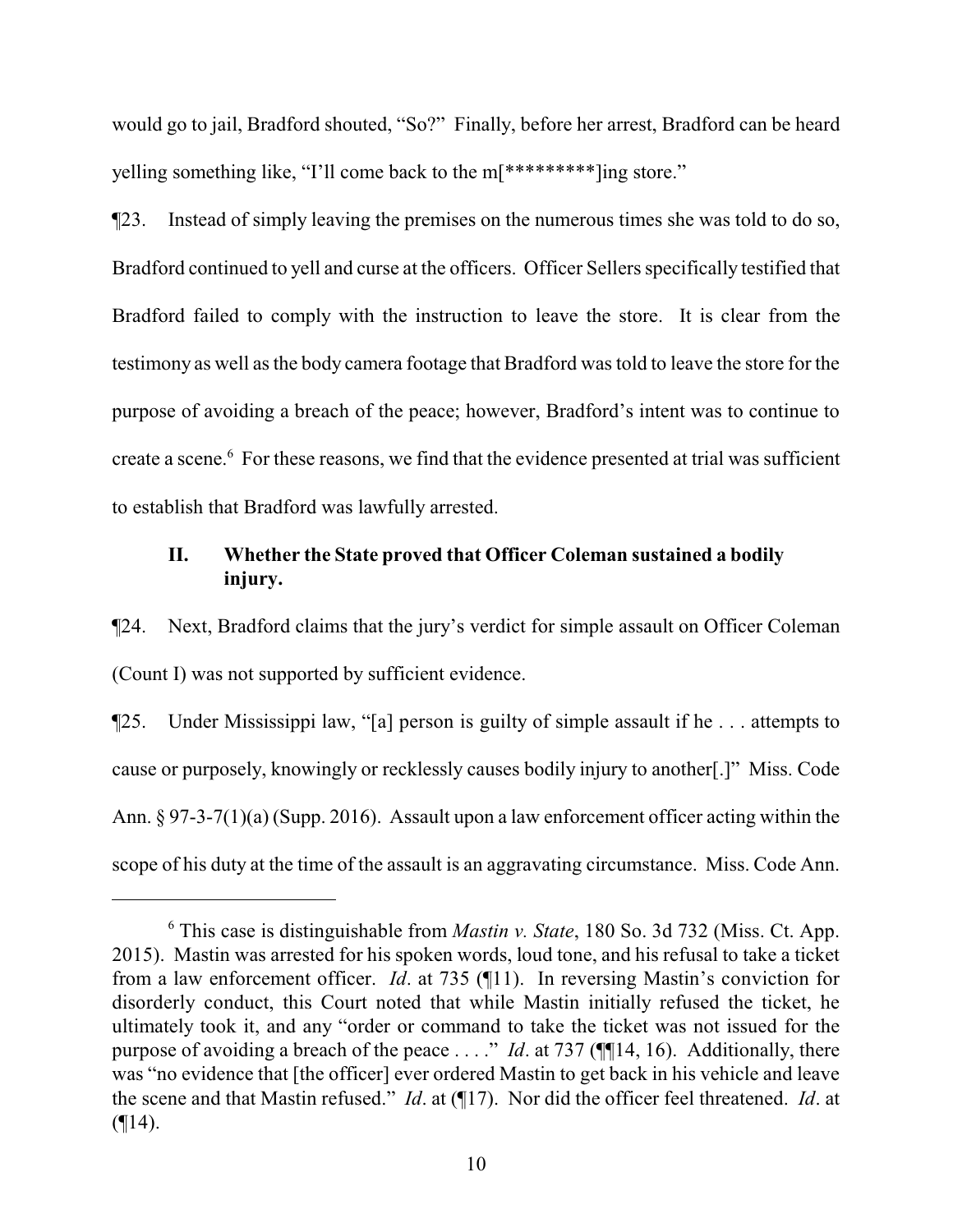§ 97-3-7(14)(a). Bradford asserts that the State did not present sufficient evidence that Officer Coleman sustained a bodily injury.

¶26. The indictment chargedBradfordwith "unlawfully, feloniously, purposely, knowingly or recklessly caus[ing] bodily injury to [Officer] Justin Coleman, by striking her fist(s) to his chest, kicking him and/or biting him, while Justin Coleman was acting in his capacity as a law enforcement officer with the Cleveland Police Department." This Court has held that "[i]f the indictment alleges an actual bodily injury to the victim rather than a mere attempt to do bodily injury, there must be some proof that the victim suffered some actual injury, or at least some physical pain as a result of the attack." *Cleveland v. State*, 801 So. 2d 812, 817 (¶15) (Miss. Ct. App. 2001) (citing *Murrell v. State*, 655 So. 2d 881, 884-85 (Miss. 1995), *distinguished on other grounds by Dilworth v. State*, 909 So. 2d 731, 735 (¶16) & n.4 (Miss. 2005)).

¶27. In *Murrell*, the prosecution failed to ask an officer if he had experienced any pain or physical injury when the defendant forcibly slammed him to the ground. *Cleveland*, 801 So. 2d at 817 (¶16) (citing *Murrell*, 655 So. 2d at 883). Additionally, there was no evidence of medical treatment or wound and no testimony concerning pain. *Murrell*, 655 So. 2d at 884. Our supreme court conceded that the evidence of the event itself might reasonably support a jury's inference of physical pain and did not find the prosecution's failure to give rise to a legal insufficiency of the evidence. *Cleveland*, 801 So. 2d at 817 (¶16) (citing *Murrell*, 655 So. 2d at 885). "Instead, the court found the evidence to support an inference of the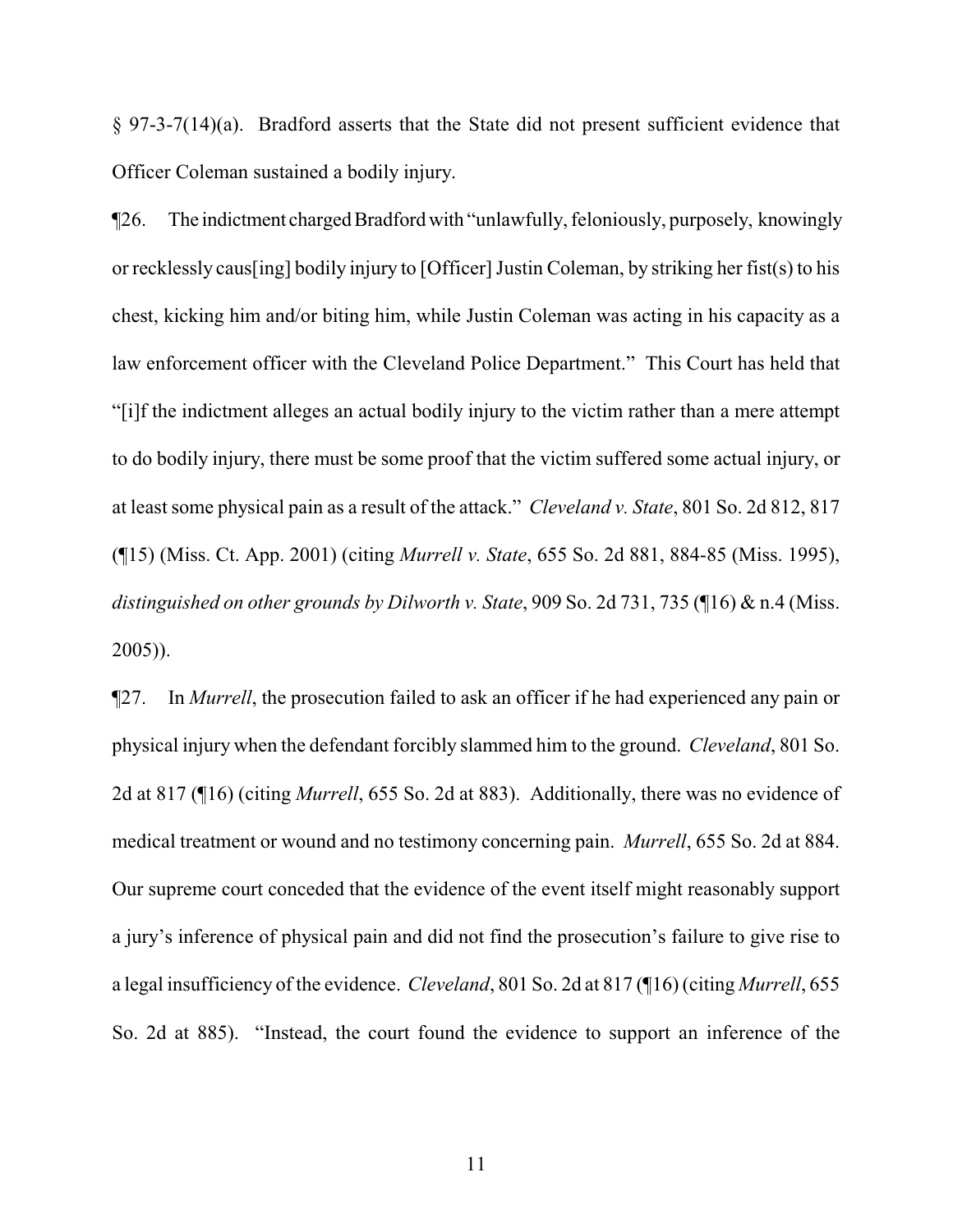necessary pain or injury to be so weak as to necessitate a new trial." *Id*. 7

¶28. In *Cleveland*, the defendant was convicted of assault on a police officer. *Id*. at 814 (¶1). On appeal, Cleveland challenged the weight of the evidence. *Id*. at 817 (¶14). This Court noted that Cleveland relied on *Murrell*, which "would appear to explain whyCleveland frame[d] his argument as an attack on the weight of the evidence rather than on its sufficiency even though the absence of proof of an assault of the necessary gravity to produce either some physical injury or, at the very least, some reasonable measure of pain would suggest that the prosecution's proof was insufficient to convict as a matter of law." *Id*. at 817-18 (¶16). However, this Court noted that no matter which way the question was analyzed, it was without merit. *Id*. at 818. In affirming Cleveland's conviction, this Court noted that the officer "testified that he was bitten through his shirt sleeve with sufficient strength to cause visible bite marks and possible penetration to the extent that he required medical treatment for the wound." *Id*. at 818 (¶17). "He also affirmed that the bite was painful." *Id*. This Court concluded that "the jury . . . is . . . entitled to draw on the life experiences and the common understanding of the various members of the jury." *Id*. at 818 (¶17). Furthermore, "[i]t must be conceded that any typical juror could appreciate the inherent strength of the ordinary person's jaw muscles and the potential for an assailant to use those muscles in conjunction with the assailant's teeth to rather easily inflict a very

<sup>7</sup> In *Dilworth*, the supreme court later noted, "In the past, our jurisprudence was the source of confusion surrounding the standards of review for sufficiency and weight of the evidence. However, in *Bush v. State* . . . we retreated from our reasoning in a number of cases to the degree which they erroneously overlapped the standards." *Dilworth*, 909 So. 2d at 735 n.4.